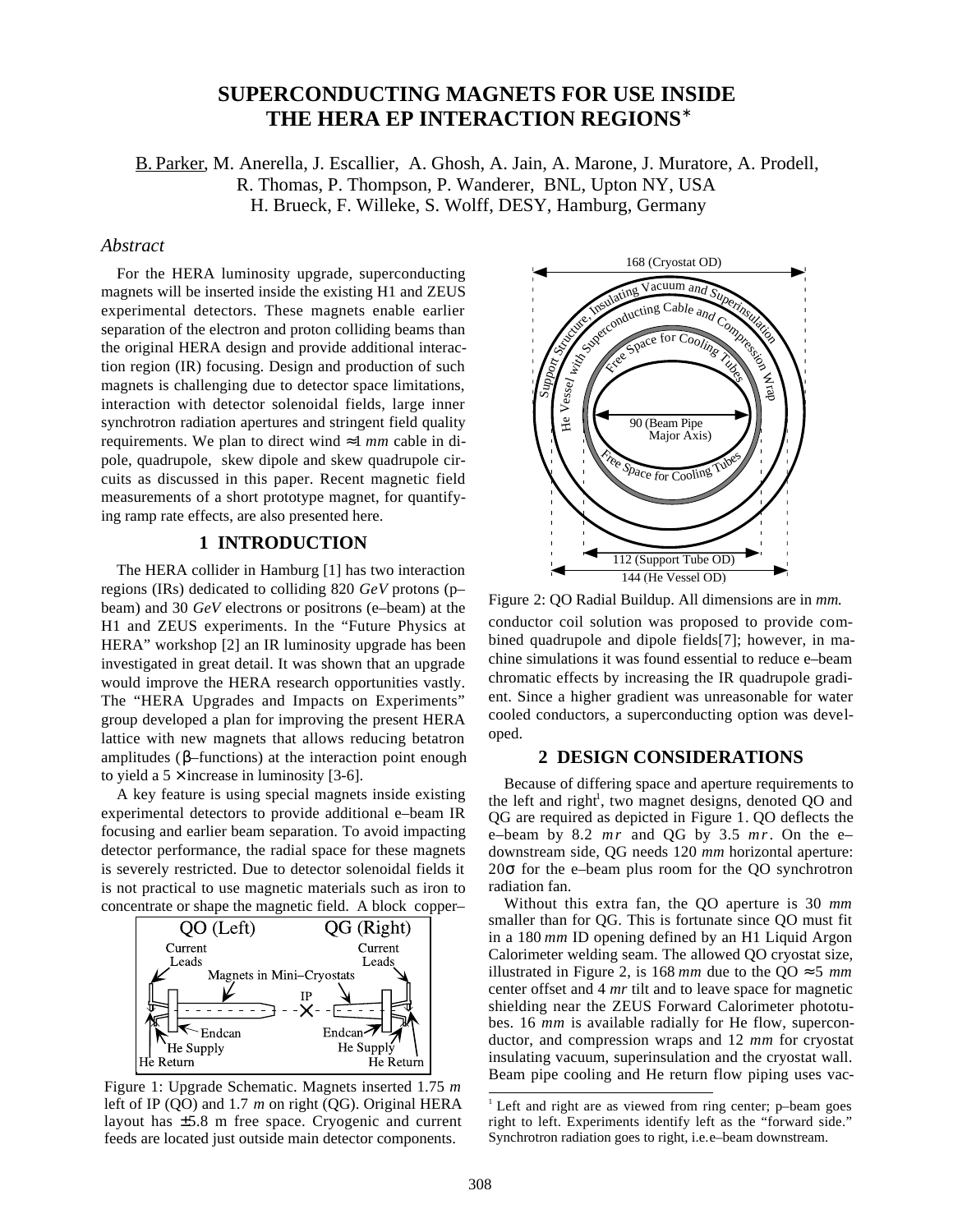uum space between an elliptical beam tube and the circular coil support. The beam tube matches nearby apertures to avoid wake field trapping. QG radial budget is similarly tight.

All cryogenic and superconducting wiring connections, housed in the QO endcan, must be removable to allow sliding the QO cryostat completely inside H1 during installation. Also the QO cryostat is tapered over the last 200 *mm* so as not to obstruct the line of sight from the IP to inner edges of the ZEUS Forward Calorimeter.

#### *2.1 Magnetic Field Requirements*

As IR focusing magnets, with e–beam β–functions near ring maxima, QO and QG have stringent field quality goals. The harmonic content of higher order multipoles should be less than 3 to  $7 \times 10^4$  relative to the main component. Four independent magnetic circuits are stipulated for both QO and QG. The required magnetic lengths and strengths are given in Table 1.

| <b>Parameter Description</b>        | 00   | <b>QG</b> |
|-------------------------------------|------|-----------|
| Quadrupole Magnetic Length $(m)$    | 3.20 | 1.30      |
| Quadrupole Gradient $(T/m)$         | 13.0 | 8.50      |
| Dipole Magnetic Length $(m)$        | 3.20 | 1.30      |
| Dipole Vertical Field $(T)$         | 0.26 | 0.22      |
| Skew Dipole Length $(m)$            | 1.55 | 0.60      |
| Skew Dipole Horizontal Field $(T)$  | 0.09 | 0.06      |
| Skew Quadrupole Magnetic Length (m) | 1.55 | 0.60      |
| Skew Quadrupole Gradient $(T/m)$    | 1.20 | 0.80      |

Table 1: QO and QG Coil Design Parameters.

#### *2.2 Coil Configuration and Production Issues*

Technology derived from the RHIC corrector program will be used[8]. For RHIC, superconducting wires were ultrasonically bonded to a flat substrate. The completed sheet was then wrapped around a support tube, compressed strongly via a fiber winding layer, epoxy impregnated and cured. This was then repeated and thereby a compact multi–layer conductor structure was built up. However the HERA field quality requirements are more stringent than those for the RHIC correctors and this construction process must accordingly be revised.

Wrapping the flat pattern is susceptible to introducing small angular gaps when the width of the pattern differs from the circumference it is being laid onto. Also it is hard to handle the more than 3 *m* long HERA conductor sheets and avoid small twists and irregularities. These troubles can be avoided if wire is laid down directly on the structure as is done for the RHIC Helical magnets[9]. A winding machine, shown in Figure 3 using ultrasonic bonding technology, has been developed. For a RHIC Helical magnet, a movable head lays down multistrand cable in a twisted slot machined into an aluminum tube. For QO and QG production, the winding pattern is laid directly on an unslotted tube.

Cable placement information comes to the winding machine from the same computer file used for magnetic field calculations. Each cable layer gets its own compression wrap and is cured and sized before adding the next layer. This wrap uses preimpregnated fiber glass, as was used for HERA superconducting correction coils[10]. For



Figure 3: RHIC Helical Magnet Winding Machine.

QO, the main quadrupole has three such layers; for QG two. Next comes a single layer dipole. The outermost cable layer in both magnets is divided longitudinally into skew dipole and skew quadrupole circuits.

The number of layers and cable path, including coil head shape, is optimized to meet HERA magnetic field requirements. Since these magnets contain no magnetic material, warm measurements of field quality can be made after each circuit is complete in order to verify proper conductor placement. The multi–layer magnet assemblies will be cold tested in a vertical dewar.

#### *2.3 Cable Issues and Prototype Measurements*

The QO and QG cable has 7 wires wound in the same "6 around 1" configuration used for the RHIC Helical magnets[9]. To ensure more than a factor of 2 operating margin<sup>2</sup>, the cable's superconductor ratio is enriched to 1.8:1 (Cu:Super) compared to the Helical specification, 2.5:1. Wire and cable dimensions are kept the same.

During design review an issue regarding current sharing was raised; the 6 symmetric outer conductors experience a different environment than the central conductor around which they are wound. Difference between center and outer conductors might give trouble during ramping<sup>3</sup>.



Figure 4: Value of first allowed harmonic,  $b_6$ , plotted as a function of current. Operating range of 200 to 500 *A* is marked. Note close agreement between 20 *A/s*. ramp and DC. Up–down difference is a measure of magnetization.

 $2$ <sup>2</sup> Normally synchrotron radiation tails give little heating, but upsets can happen; so  $\times$  2 margin specified to avoid quenchs.